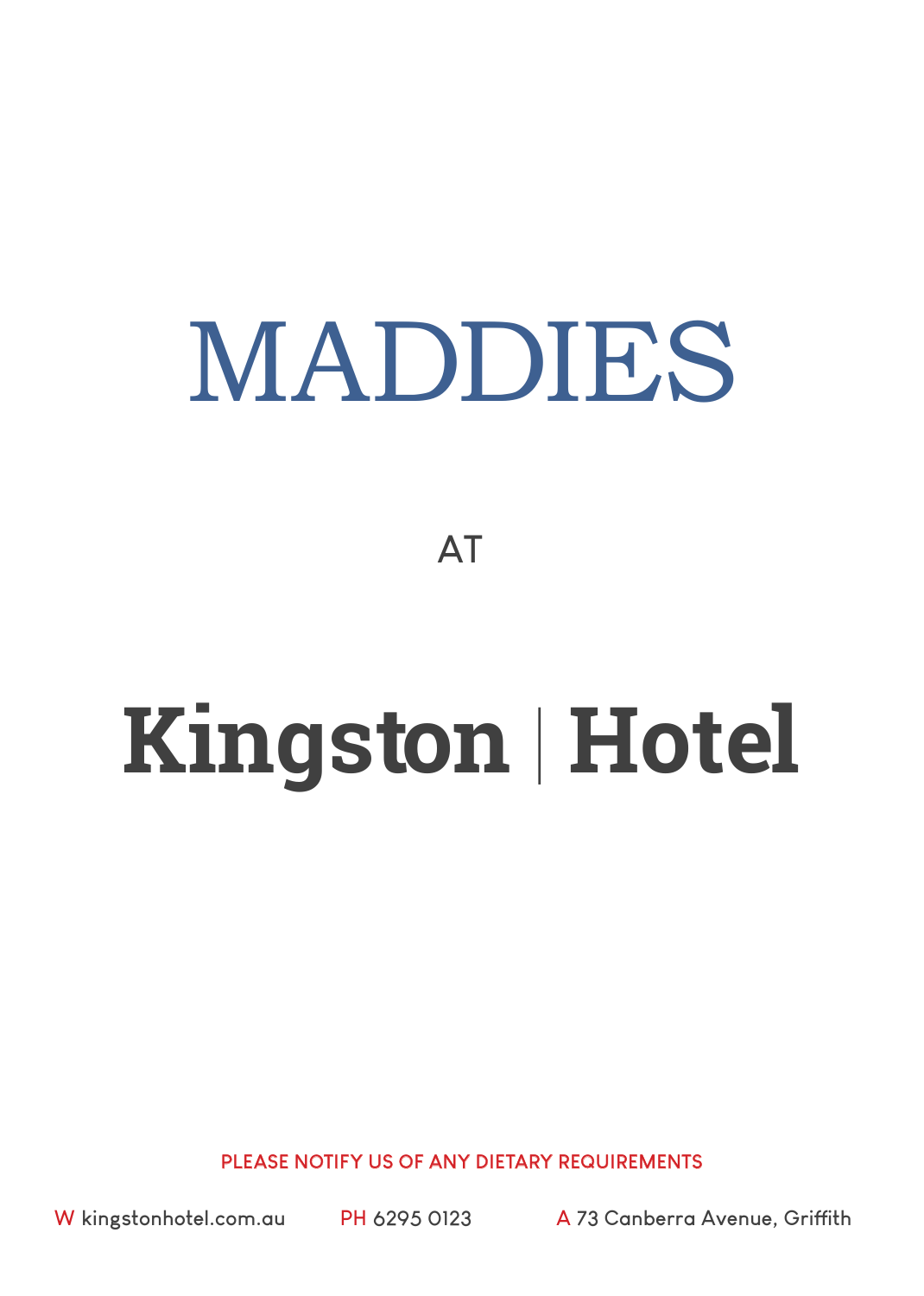#### STARTERS / TO SHARE

Garlic Bread V \$6

Cheesy garlic bread V \$7

Sydney Rock Oysters ½ doz natural \$17.5, doz natural \$35 ½ doz Kilpatrick \$18.5, doz Kilpatrick \$36

Olives marinated in our own blend of garlic, rosemary, bay leaves & hint of chilli, house-made hummus & beetroot dips, toasted Three Mills Bakery Ciabatta V \$18

Vegan popcorn cauliflower \$12

Sichuan pepper calamari \$14 / as main with fries \$22

French onion soup, cheesy garlic crouton V \$12

### PUR FAVOURITES

Chicken schnitzel, chips, salad \$23.9 / make it a Vegan schnitzel \$23

Choice of sauce – pepper, dianne, mushroom, gravy, more than 2 sauces add \$1 each

Chicken parma, schnitzel topped w/ Napoli sauce, leg ham, mozzarella, chips & salad \$26

Pork schnitzel, Panko crumbed pork, sweet potato mash, Parmesan & rocket salad \$26

Chicken avocado, grilled chicken breast, fresh avocado, Swiss cheese, hollandaise sauce, chips & salad \$26 / add bacon \$2.50

Chunky steak pie, mash & seasonal vegetables \$23

Steak & kidney pie, mushy peas, mash & gravy \$23

Gnocchi primavera, pumpkin, sundried tomato, baby spinach, creamy pesto sauce, Grana Padano V \$21 add chicken \$3.2

Beer battered flathead fillets, chips, coleslaw, house-made tartare sauce \$24.5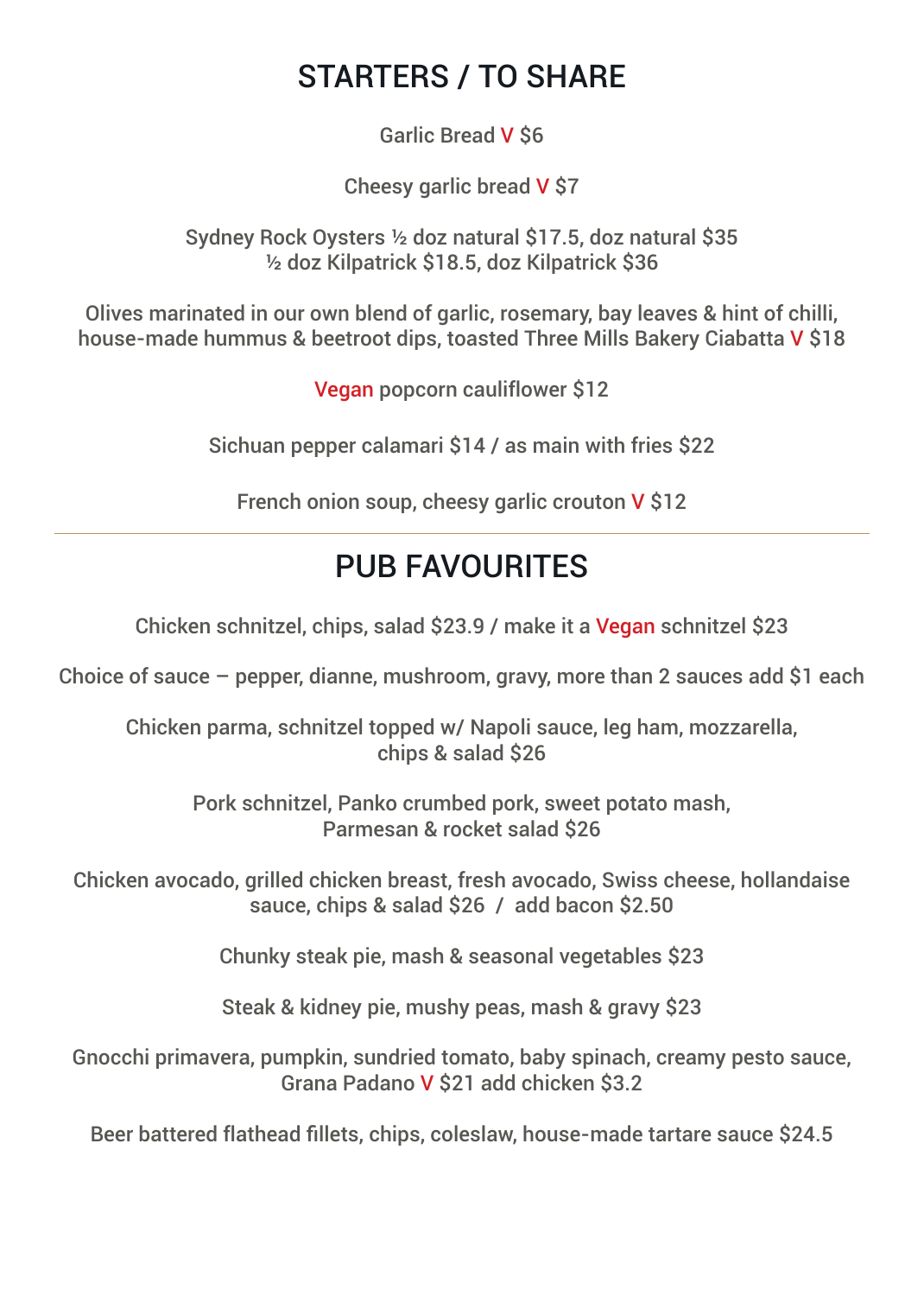#### Bangers and mash, trio of beef sausages, creamy mash, seasonal vegetables, red wine jus GF on req \$25

Twice cooked bbq pork ribs, chargrilled rack in mild or spicy house made BBQ sauce, potato wedges, coleslaw, sweet chilli and sour cream ½ rack \$25 / full rack \$35.9

Salmon fillet, mash, seasonal vegetables, caper butter sauce GF on reg \$26

Kingo burger, house made pattie, bacon, tasty cheese, sweet gherkins, caramelised onion, tomato, lettuce, house made BBQ aioli on a Three Mills Bakery brioche roll, chips \$21

Vegan Mushroom Risotto, fresh and dried wild mushrooms, truffle oil, GF on req \$21 / add chicken \$3.2

Grilled chicken salad, avocado, roasted bell peppers, Spanish onion, bacon, cream cheese, honey mustard dressing GF on req \$21

Asian beef salad, grilled porterhouse marinated in sweet soy, tomato, cucumber, Spanish onion, red and green capsicum, crushed peanut & kaffir lime dressing GF on req / make it Vegan \$21

### **STFAKS**

Filet Mignon, 220g grain fed eye fillet, pancetta, creamy mash, seasonal vegetables, red wine jus, horseradish cream GF on req \$38.5

250g Angus porterhouse GF on req \$35

350g Angus scotch GF on req \$39

Choice of chips and salad or creamy mash and veg, more than 2 sides add \$3 per side Choice of sauce – pepper, dianne, mushroom, gravy, garlic butter (GF), more than 2 sauces add \$1 each seafood sauce \$5 Complimentary mustards- hot English, seeded, Dijon

# **Kingston** | **Hotel**